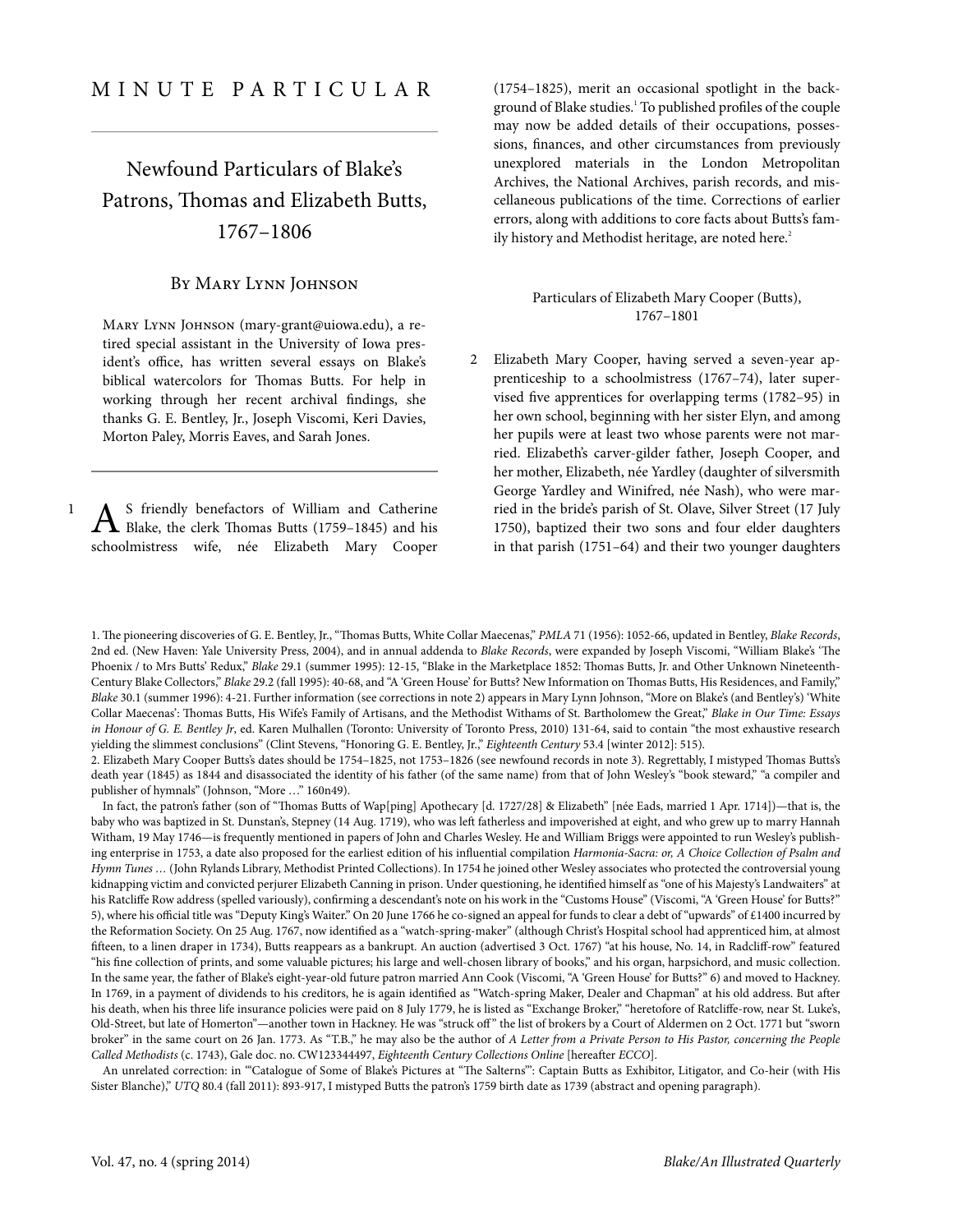<span id="page-1-0"></span>in St. Mary, Islington (1768–70), almost two miles north.<sup>3</sup> On 3 October 1767, Mary Blackstone "of S<sup>t</sup> Mary Islington Midd<sup>x</sup> School Mistress" took thirteen-year-old "Eliz. Cooper" as her apprentice for a seven-year term that began on 7 September 1767, paying a stamp duty of 0/10/6 on a premium of £21, presumably supplied by Elizabeth's father. <sup>4</sup> After completing her term in September 1774, Elizabeth was qualified for employment in a school or a private home. 5

<span id="page-1-1"></span>3 On 18 July 1782, in her own establishment, "Eliz<sup>th</sup> Cooper[,] South Moulton St Co of Middlesex School Mistress" accepted her sister Elyn, not quite fourteen, as her first apprentice for a premium of £70, on which she paid a £1 duty (only on the amount above £50; see [note](#page-1-1) 4) at term's end on "Tues. 21 July 1789." On 6 September 1784, establishing a pattern of two-year intervals, she accepted Augusta Johnson for a seven-year term under an indenture of £71, for which both "Eliz<sup>th</sup> & Tho<sup>s</sup> Butts[,] South Molton S<sup>t</sup>. C<sup>o</sup>. of Middx" paid a £1/1/0 duty on 16 July 1789. On 28 September 1787, "Eliz. Butts[,] S<sup>t</sup> George Hanover Square School Mistress" paid 15s. on £30 for two indentures for Elizabeth Parker, whose seven-year apprenticeship had begun on 13 August 1786. Running concurrently with Elyn's, Augusta's, and Elizabeth's terms was the three-year apprenticeship of Margaret Barker, 27 May 1784 to May 1787, for which Elizabeth Butts had paid £1/5/0 on £50 for two indentures (23 July 1785). And finally, on 9 June 1789, "Eliz<sup>th</sup> Butts[,] St Jame's [sic] … School Mistress," in the parish of her post-1788 school and family home on Great Marlborough Street, paid a duty of 15s. on £30 for Lydia Pitman's two indentures for a seven-year term, 16 May 1788 to May 1795.<sup>6</sup>

The only two pupils in Mrs. Butts's school presently identifiable by name, as recorded in their fathers' wills, were acknowledged daughters of unmarried mothers. Captain James Denty's "natural Daughter Elizabeth Denty … about seven years of age now at Mrs. Butts Boarding School in South Molton Street" (1790) was to receive £600 on her twenty-first birthday (Johnson, "More …" 148, 164n64). And in an 1801 codicil to his 1796 will, the bachelor Benjamin Charles Collins (d. 1808) named as sole beneficiary of the residue of his estate "Maria Castle (so called) at Mrs Butts Ladies School, Great Marlbro [sic] Street, Carnaby Market the said Maria to be a ward of Chancery." Maria's mother was presumably Mary Elizabeth Goodenge, "calling herself Mary Castle now residing with me at No. 40 New Road in the parish of St Mary le Bone Middlesex." 7 4

3. Baptismal dates of the young Coopers later mentioned in the will of their father, Joseph Cooper "of Noble Street Foster Lane" (probated 20 Apr. 1801 [Johnson, "More …" 146]) are George Yardley, 10 June 1751; Elizabeth Mary, 23 Jan. 1754; Anne, 4 July 1755; Joseph [Jr.], 22 Nov. 1756; Frances, 4 Aug. 1762; Winifred Nash, 27 July 1764 (all at St. Olave, Silver Street); Ellin ["Elyn," in her father's will], 12 Aug. 1768; Sarah, 15 June 1770 (both at St. Mary, Islington); see London Metropolitan Archives [hereafter LMA], P69/OLA3/A/001/MS06534, London, England, Baptisms, [Marriages](http://search.ancestry.com/search/db.aspx?dbid=1624) and Burials, [1538–1812](http://search.ancestry.com/search/db.aspx?dbid=1624) (Provo: Ancestry.com Operations, Inc., 2010 [hereafter [ancestry.com](http://www.ancestry.com)]).

Elizabeth, born and christened on 23 Jan. 1754, was a few months younger than had been derived from the age "72" recorded at her burial on 4 Apr. 1825 in St. Bartholomew the Great, her husband's ancestral parish (Johnson, "More ..." 161n55; see image 2 [of 6] for 1825 in LMA, St. Bartholomew the Great, Register of Burials, 1813–1843, P69/BAT3/A/011/MS06781, item 003, in London, England, Deaths and Burials, [1813–1980](http://search.ancestry.com/search/db.aspx?dbid=1559), ancestry.com). For the parish record of Butts's burial beside his wife on 1 May 1845 (d. 25 Apr.), see this church's Register of Burials, 1843–1853, P69/BAT3/A/011/MS06781, item 004, in [London, England, Deaths and Burials, 1813–1980](http://search.ancestry.com/search/db.aspx?dbid=1559), ancestry.com.

4. Extracted from the Commissioner of Stamps' Register of Duties Paid for [Apprentices'](http://search.ancestry.co.uk/search/db.aspx?dbid=1851) Indentures, 1710–1811 (National Archives, via ancestry.com), IR 1, piece 25, p. 105, images 490-91 of 1893, cited hereafter by piece, page, and image/set numbers. Arranged by payment dates (regardless of location) in two-page spreads often lacking column headers, the registry shows names of masters and apprentices, occupations, addresses, number of indentures, term lengths, and premiums received by masters. As duties could be paid at any time from the beginning of an indenture until a year after its completion, dates of masters' payments and apprentices' terms may be at considerable variance. Premiums received for indentures up to and including £50 were taxed at sixpence to the pound (2.5%), or £1/5/0 on £50; for any portion above £50, the rate was a shilling to the pound (5%), although in some ledgers the five-percent rate is applied to the entire amount, and in others the lower-tier portion is simply ignored.

5. Probably in anticipation of Elizabeth's departure, schoolmistress Blackstone took on Sarah Pennington for a premium of £31/10/0 for a seven-year apprenticeship beginning 20 Oct. 1773, paying a duty of 0/15/9 on 19 Nov. 1773 (piece 28, p. 3, images 701-02/1930). The location of Blackstone's school on "The Upper Street," one of the two main streets in the hilltop village of Islington, may be derived from her 1767 payment of land tax of £1/15/0 on rent of £15 at that address. In the same year, Elizabeth's father paid £1/12/8 on rent of £14 on "Well's Ron," another (unmapped?) street in Islington.

6. For Elyn's apprenticeship, see piece 34, p. 83, images 1941-42/2020. Oddly, premiums for seven-year terms ranged from £30 (for Elizabeth [33, 146-47, 1609-10/2020] and Lydia [32, 71, 1917-18/2020]) to £71 (for Augusta [34, 82, 1939-40/2020]), while Margaret's three-year term fetched a premium of £50 (32, 181, 1224-25/2020).

7. PROB 11/1478/213, 6 May 1808; transcribed in Christine Y. Ferdinand, Benjamin Collins and the Provincial Newspaper Trade in the Eighteenth Century (Oxford: Oxford University Press, 1997) 221-24.

At thirty-four, Elizabeth Denty (b. 22 May 1782) married William Carter on 23 May 1816 in Islington, with her half-brother Col. H[enry] F[rancis] Denty as a witness [\(Linley and Jim Hooper's family history site\)](http://www.linleyfh.com/oursecondsite-p).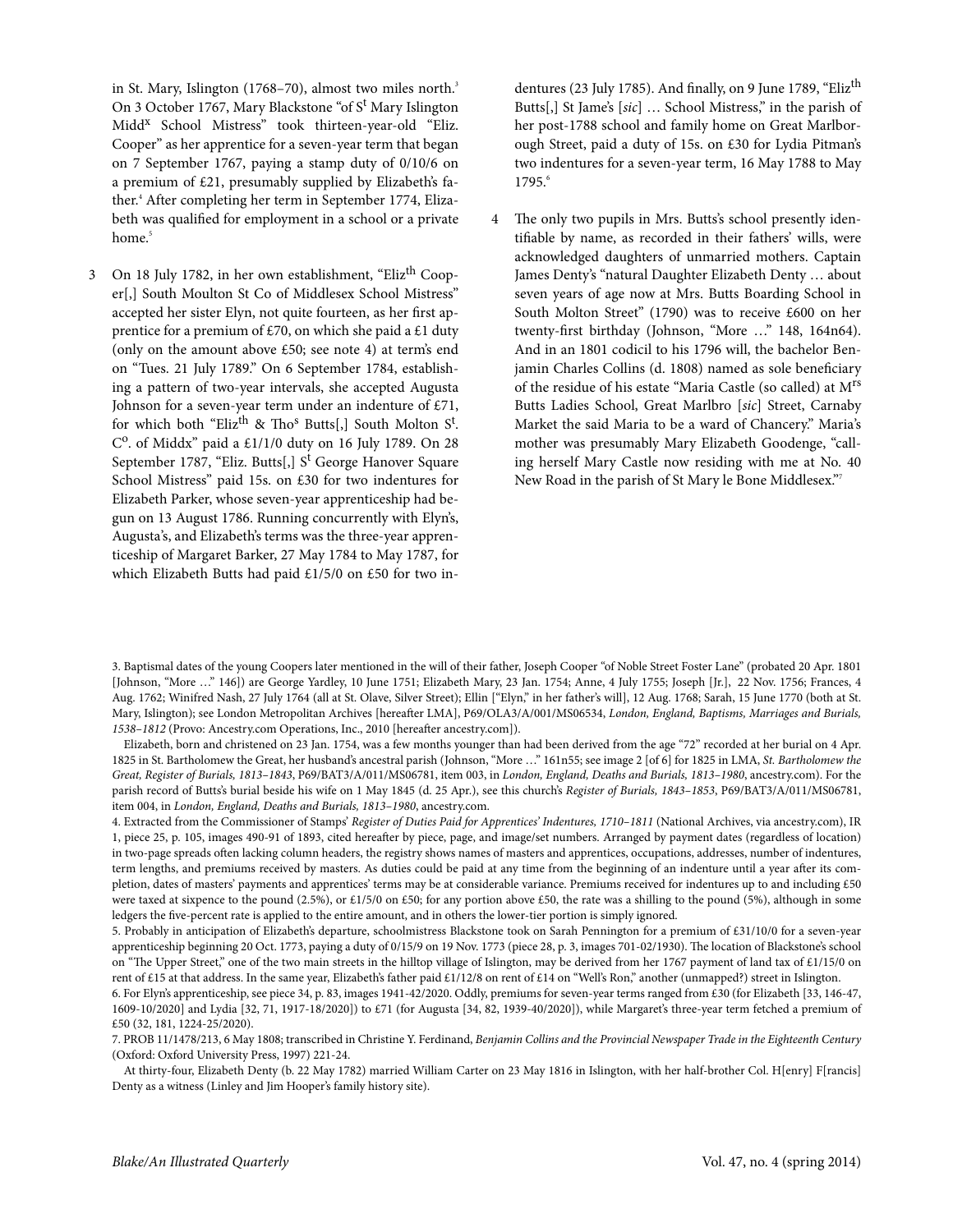## Particulars of Thomas Butts, 1786–1806

In 1786, when Thomas Butts lost a "Note of Hand," or 5 promissory note, for the large sum of £150, his advertised address, complete with street number, was that of his wife's school:

LOST, between South Molton-street and Cavendishsquare, a Note of Hand for 150l, drawn by Thos. Butts, No. 63, South Molton-street, payable to Edward Johns, on order, due 21st inst. and indorsed. As the note is paid, it will be of no use. Whoever will bring it to Messrs. Hercy, B[irch], and Hobbs, New Bond-street, shall receive One Guinea Reward. 8

This address is in the parish of St. George, Hanover Square, where Elizabeth had lived before her marriage and where the Buttses' first son, Joseph Edward, was baptized in 1784 (Johnson, "More …" 146), before the family moved to Great Marlborough Street.

Butts's occupation before his marriage to Elizabeth on 21 6 December 1782, while he was living across town in the parish of St. George the Martyr (Johnson, "More …" 145) and not yet employed by the chief clerk in the office of the Commissary General of Musters in 1783 (Bentley, "Thomas Butts" 1053), remains unknown. Perhaps he was a coal merchant. Registers of the Sun Fire Office, which

record policy numbers and summarize the policies themselves, show that on 24 September 1792, "Thomas Butts Nº 9 Great Marlborough Street Coal Merchant" insured his "now dwelling House only Brick" for "Fifteen hundred pounds," and his "Stable Coachhouse & Brewhouse adjoining in Blenheim Mews Brick" for "Two hundred pounds." On "21 July 1796" this "Coal Merchant" paid 16s. to insure the family's personal property for £750, itemized as "Household Goods" for £450, "Printed Books, Plate, & Pictures" for £150 at "Fifty pounds on each," "Wearing Apparel" for £100, and "Prints Drawings & Needle Work" for £50.<sup>9</sup> In a comprehensive investigation of the order in which Blake signed and sold his large color prints, Viscomi has proposed that Butts's insured "Pictures" included three color prints by Blake, "Hecate, Satan, and Pity," signed c. 1795–96, an acquisition leading up to his 1799 commission of the biblical tempera series.<sup>10</sup>

In 1788, when Butts and his associate William Woodman were jointly promoted to chief clerk, each earned £91/5/0; by 1797, Butts's official salary had soared to a three-year average of £430/14/8 (Bentley, "Thomas Butts" 1053-54), not counting the sideline coal business, which is confirmed also in the 1807 will of Butts's maternal uncle, Thomas Witham, and doubtless accounts for Butts's later payments to Blake in coals (Johnson, "More ..." 138, 145).<sup>11</sup> The "Stable Coachhouse" insured in 1792 is a mark of affluence; perhaps the adjoining "Brewhouse" in Blenheim Mews, be-7

8. Morning Post and Daily Advertiser 23 Mar. 1786, issue 4087 (Gale doc. no. Z2000954796, 17th–18th Century Burney Collection Newspapers). This newly reported house number, with a rental value of £10 (reflected in Butts's payment of poor rates for 1784; see "[ratebook\\_151-15109"](http://www.londonlives.org/browse.jsp?div=ratebook_151-15109&submit.x=0&submit.y=0&submit=Search) at <[http://www.](http://www.londonlives.org/formRef.jsp) [londonlives.org/formRef.jsp](http://www.londonlives.org/formRef.jsp)>), places the Buttses on the southeastern side of South Molton Street, near its diagonal intersection with Brook Street, toward New Bond Street. (When the Blakes moved to no. 17 in 1803, they were on the northwestern side, nearer Oxford Street.)

The pedestrian route from the Buttses' home to Cavendish Square, north of Oxford Street, zigzags in the opposite direction from the New Bond Street addresses of Edward Johns, "ironmonger, brazier, and hardwareman," at 141, and the banking firm of Hercy, Birch, and Hobbs (formerly Chambers) at 152 (F. G. Hilton Price, A [Handbook](http://books.google.com/books?id=IZIBAAAAQAAJ&pg=PA23#v=onepage&q&f=false) of London Bankers ... [London: Chatto and Windus, 1876] 23). Johns's advertised boast (single-sheet flier) that the superiority of his tin-lined copper kitchen vessels had been proved in "the ARMY & NAVY" invites speculation that the Musters office authorized Butts's transaction (Edward Johns, Ironmonger, Brazier, and Hardwareman, … / Copper Kitchen Furniture / by His Majesty's Royal Letters Patent [London, 1780?], Gale doc. no. CW3305948953, ECCO).

Ironmonger Johns also sold the "New-invented SALISBURY PORTABLE KITCHEN," in which "a joint may be roasted, and another boiled, with vegetables and puddings all at the same time, with less than two pennyworth of charcoal"; while still hot, it could bake "a loaf in one part, and pyes, tarts, cakes, rolls, or muffins in the other." It was marketed "to those who have not proper convenience for cooking, and to Gentlemen at their country and hunting seats; also to merchants' ships, and officers in camp ..." (Morning Post and Daily Advertiser 20 July 1780, issue 2414, Gale doc. no. Z2000943565, 17th–18th Century Burney Collection Newspapers).

9. LMA, CLC/B/192/F/001/MS11936/389/605407 and CLC/B/192/F/001/MS11936/407/655896. See [<http://www.history.ac.uk/gh/fire.htm>](http://www.history.ac.uk/gh/fire.htm); J. H. Thomas, "Fire Insurance Policy Registers," History 53 (Oct. 1968): 381-84, no. 19 in "Short Guides to Records," ed. Lionel M. Munby (reprinted in Short Guides to Records, ed. Munby [1972]); H. A. L. Cockerell and Edwin Green, The British Insurance Business: A Guide to Its History and Records, 2nd ed. (Sheffield: Sheffield Academic Press, 1994); L. D. Schwarz and L. J. Jones, "Wealth, Occupations, and Insurance in the Late Eighteenth Century: The Policy Registers of the Sun Fire Office," Economic History Review 36.3 (Aug. 1983): 365-73.

The insured "Needle Work" brings to mind a piece attributed in part to Blake, the "Two [Hares"](http://data.fitzmuseum.cam.ac.uk/id/object/118383) embroidery by William Blake and Mrs. Butts (c. 1790–1800) (Fitzwilliam Museum).

10. "Signing Large Color Prints: The Significance of Blake's Signatures," Huntington Library Quarterly (forthcoming 2014).

11. Presumably Butts belonged to the "class of middle-men who are called in the trade 'Brass-plate Coal-Merchants:' ... who have no wharfs, but merely give their orders to some true coal-merchant," thereby increasing consumers' costs (Charles Babbage, On the Economy of Machinery and [Manufactures](http://books.google.com/books?id=4QWZq4FDoH4C&pg=PA124#v=onepage&q&f=false) [London: Charles Knight, 1832] 124).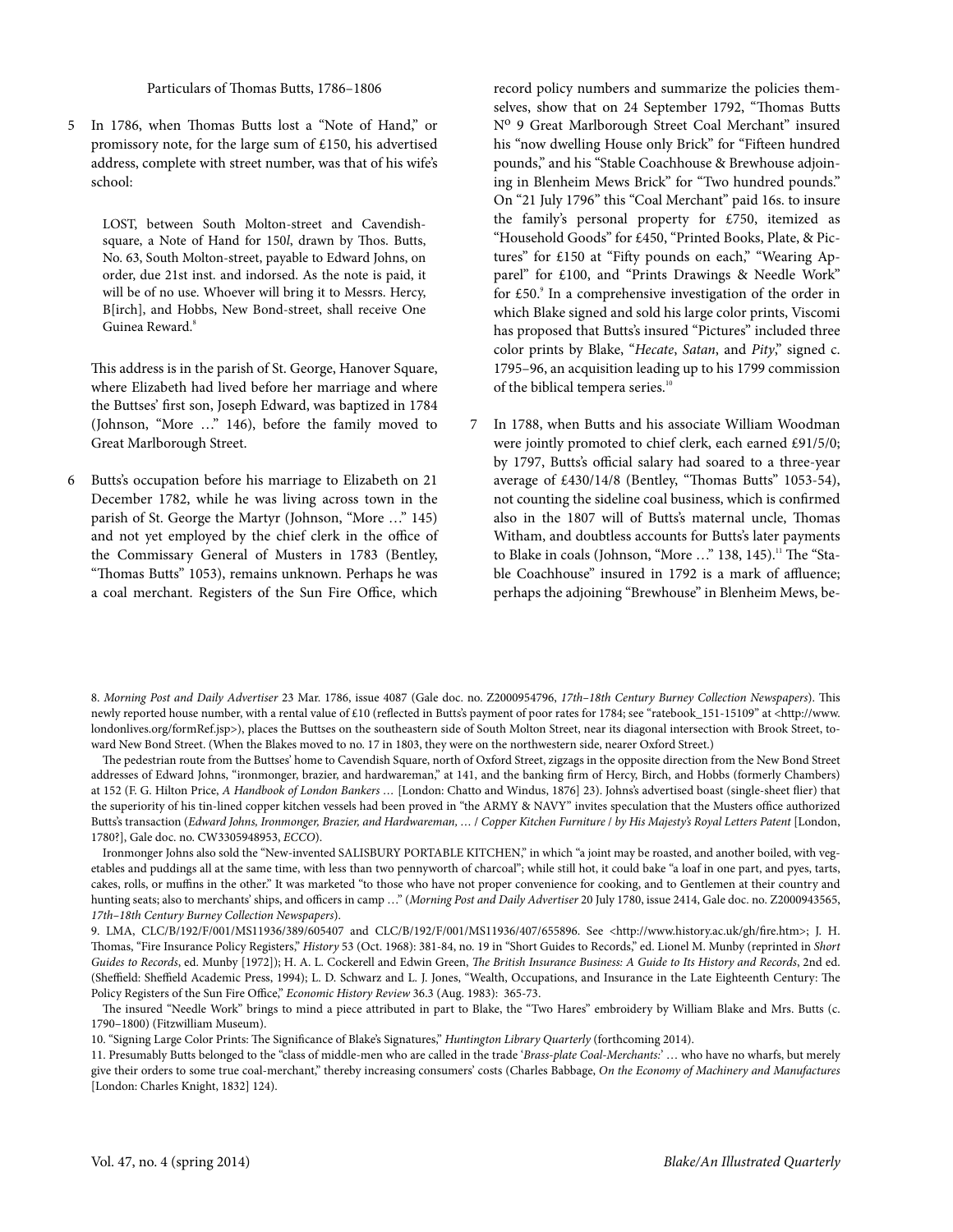hind the school's long back garden, brought in rent from a tenant. In 1799 Butts's estimated annual taxable income of about £468/13/0 from all sources gave him a foothold in the upper middle class.<sup>12</sup>

- The promotion of Butts and Woodman was retroactive to 2 June 1788, the date their employer, "George Hesse, esq.," returned from gambling at the Phillimore Club "about two o'clock in the morning," went into the library of "his house in the Adelphi," wrote letters to his mother, his wife (née Gunthorp[e], daughter of a wealthy West India merchant), and to "Mr. Agar, Mr. Crawford, and Mr. Woodman," "charged very lightly one of his own travelling pistols," and shot himself through the mouth. "His pecuniary affairs, from deep play" had "sustained a shock of the most momentous nature."<sup>3</sup> When the body was discovered six hours later, a "Coroner's Inquisition" was quickly convened, with Butts and Woodman among the deponents. 8
- <span id="page-3-0"></span>"Thomas Butt[s] late Clerk to Mr. Hesse, the Deced[ent]," appearing "before Thomas Prickard, Gentleman, Coroner of our said Lord the King … on View of the Body of George Adam Calcraft Hesse Esq<sup>r</sup> then and there lying dead," "on 9

his Oath saith That he has lived with the Deced / almost five Years, Deced being Chief Clerk to the / Commissary General of Musters." <sup>14</sup> Butts swore that Hesse "for about three Weeks last past has been / dejected and very low Spirited, and often in / Dep[onen]<sup>t</sup>.['s] hearing Said that he did not know what / he was doing, and Dep<sup>t</sup>. saw him do things / that he did not intend to do .... And Dep<sup>t</sup>. says / that the Deced was at times Disordered in / his Mind. Says that he Understood that / there were some [inserted above line] loose Papers and Letters / found in Deced's Parlour this Morning, but / none directed to this Dep<sup>t</sup>. to his Knowledge." After Woodman's corroborating testimony, the jury reached a verdict: Hesse "being a Lunatick Shot himself with a Pistol Ball …."

10 At probate hearings on "26<sup>th</sup> January 1790," Thomas Butts, "Coal Merchant," and Reuben Smith, "Wine Merchant" (also one of fifteen jurors at the inquest), "having frequently seen the said deceased write and also Subscribe his name," authenticated Hesse's handwritten one-sentence will, dated "1 June 1788 London." The will names Woodman as an administrator of the depleted estate,"which if it were Millions I bequeath to my most beloved and adorable Wife all &

For this first-ever income tax, imposed on 9 Jan. 1799 under Pitt the Younger to pay for the oncoming Napoleonic Wars, incomes estimated below £60 were not taxed; between £60 and £200 the rates increased according to £5 increments in income; those in the highest bracket, above £200, were taxed at ten percent. Among Butts's neighbors on the same street, only one, Culpepper Conant, paid less: £6/15/0, indicating an income of only £145-50 or so, according to "Scale of Ascent from £60 to £200" in Tax on Income. A Correct Abridgment of the Act for Imposing a Tax on All Income, 5th ed. (London, 1799), Gale doc. no. CW3304852647, ECCO. Married women who owed taxes were listed separately (Jackson, "British Incomes" 272-73); the absence of an entry for schoolmistress Butts suggests that her adjusted income fell below the £60 threshold.

For a rough guide to Butts's purchasing power, see H. M. Boot, "Real Incomes of the British Middle Class, 1760-1850: The Experience of Clerks at the East India Company," Economic History Review 52.4 (Nov. 1999): 638-68, and, less technically, Edward Copeland, "Money," The Cambridge Companion to Jane Austen, ed. Edward Copeland and Juliet McMaster, rev. ed. (Cambridge: Cambridge University Press, 2011) 127-43.

13. Almost verbatim accounts appeared in such papers as the Times (4 June 1788, with "Further Particulars" on 5 June), the Morning Post and Daily Advertiser (4 June 1788), and, quoted here, the June issue of [Gentleman's Magazine](http://books.google.com/books?id=xKZJAAAAYAAJ&pg=PA563#v=onepage&q&f=false) (58, pt. 1 [1788]: 563-64).

Hesse also kept company with the Prince of Wales and with political satirist Caleb Whitefoord, who corresponded with Benjamin Franklin's grand-son about extending hospitality to Mrs. Hesse on her 1783 visit to Paris (The [Whitefoord](http://books.google.com/books?id=xCAMAAAAYAAJ&pg=PA190#v=onepage&q&f=false) Papers ... [Oxford: Clarendon Press, 1898] 190-91; see also [<http://franklinpapers.org/franklin/framedNames.jsp](http://franklinpapers.org/franklin/framedNames.jsp)>). For a searching analysis of the case, with further citations of insiders' gossip in the English Chronicle (3 June 1788), General Evening Post (5 and 7 June 1788), and elsewhere, see Donna T. Andrew, Aristocratic Vice: The Attack on Duelling, Suicide, Adultery, and Gambling in Eighteenth-Century England (New Haven: Yale University Press, 2013) 99-101.

14. All quotations from these depositions are transcribed, via <<http://www.londonlives.org>>, from City of Westminster Coroners: Coroners' Inquests into Suspicious Deaths, 5 Jan. 1788–29 Dec. 1788, WACWIC652280332 [Butts's and Woodman's testimony, 2 June 1788] and WACWIC652280323 [jurors' names and verdict].

Hesse's name is inserted by hand into a printed form in which coroner Prickard's name appears in italics. Butts's oath that he "lived with" Hesse for "almost five Years" (1783–88), surely referring only to the workday, indicates that his clerkship had begun in the second half of 1783. Hesse's home at 1-2 Adam Street in "the Adelphi," designed by the Adam brothers, was about a mile from the Musters office at Horse Guards on Whitehall. Hesse was also "Computer of Off-reckonings," at £80, in the Office of Paymaster General (London [Calendar](http://books.google.com/books?id=YZZJAAAAYAAJ&lpg=PP7&ots=MC_haOd4Wn&pg=PA165#v=onepage&q&f=false) [1788] 165), among several sinecures obtained through his well-connected father, John Adam Frederick Hesse (1716–83). The younger Hesse, "by his interest with the then paymasters-general of the forces, Lord North and Mr. Cooke, in whose office the elder Mr. H. held a situation of considerable emolument," received £600 a year after sixteen years there, augmented by the Musters appointment, "which, in time of war, has attached to it considerable advantages"; by 1788 his "official income amounted annually to the sum of 1500l," not counting the "liberal fortune" of his wife (Gentleman's Magazine; see [note 13](#page-3-0), above).

<sup>12.</sup> The adjusted income of "Thos Butts, Esq., Gt Marlboro," taxed at ten percent (ignoring the complicated allowances for children of various ages), is derived from his payment of [£46/17/4](http://www.londonlives.org/browse.jsp?id=persNameahdsitp_58_5895&div=ahdsitp_58_5895#highlight) recorded in "Individual Tax Payments, Income More Than 60 Pounds" (UK Data Archive, London; History Data Service Study no. 3785 by T. V. Jackson, compiled from E182/630 in the Public Record Office [now National Archives]; see "Additional Datasets > In-come Tax Payments 1799-1802" at [<http://www.londonlives.org/formPersName.jsp](http://www.londonlives.org/formPersName.jsp)>); see also Jackson, "British Incomes circa 1800," Economic History Review 52.2 (May 1999): 257-83.